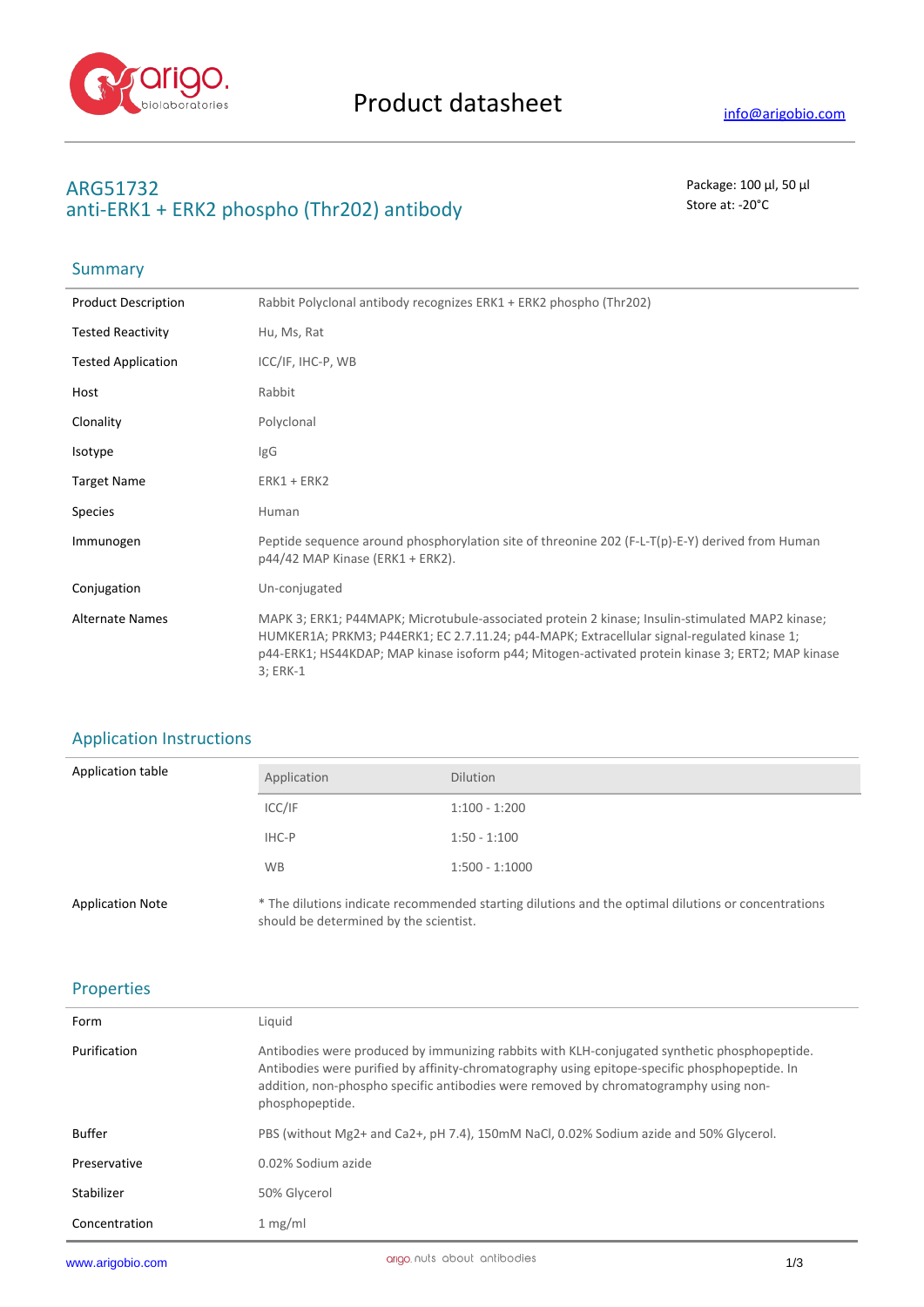| Storage instruction  | For continuous use, store undiluted antibody at 2-8°C for up to a week. For long-term storage, aliquot<br>and store at -20°C. Storage in frost free freezers is not recommended. Avoid repeated freeze/thaw<br>cycles. Suggest spin the vial prior to opening. The antibody solution should be gently mixed before use.                                                                                                                                                                                                                                                                                                                                                                                                                                                                                                                                                                                                                                                                                                                                                                                                                                                                                                                                                                                                                                                                                                                                                                                                                                                                                                                                                                                                                                                                                                                                                                                                                                                                                                                                                                                                                                                                                                                                                                        |
|----------------------|------------------------------------------------------------------------------------------------------------------------------------------------------------------------------------------------------------------------------------------------------------------------------------------------------------------------------------------------------------------------------------------------------------------------------------------------------------------------------------------------------------------------------------------------------------------------------------------------------------------------------------------------------------------------------------------------------------------------------------------------------------------------------------------------------------------------------------------------------------------------------------------------------------------------------------------------------------------------------------------------------------------------------------------------------------------------------------------------------------------------------------------------------------------------------------------------------------------------------------------------------------------------------------------------------------------------------------------------------------------------------------------------------------------------------------------------------------------------------------------------------------------------------------------------------------------------------------------------------------------------------------------------------------------------------------------------------------------------------------------------------------------------------------------------------------------------------------------------------------------------------------------------------------------------------------------------------------------------------------------------------------------------------------------------------------------------------------------------------------------------------------------------------------------------------------------------------------------------------------------------------------------------------------------------|
| <b>Note</b>          | For laboratory research only, not for drug, diagnostic or other use.                                                                                                                                                                                                                                                                                                                                                                                                                                                                                                                                                                                                                                                                                                                                                                                                                                                                                                                                                                                                                                                                                                                                                                                                                                                                                                                                                                                                                                                                                                                                                                                                                                                                                                                                                                                                                                                                                                                                                                                                                                                                                                                                                                                                                           |
| Bioinformation       |                                                                                                                                                                                                                                                                                                                                                                                                                                                                                                                                                                                                                                                                                                                                                                                                                                                                                                                                                                                                                                                                                                                                                                                                                                                                                                                                                                                                                                                                                                                                                                                                                                                                                                                                                                                                                                                                                                                                                                                                                                                                                                                                                                                                                                                                                                |
| Gene Symbol          | MAPK3                                                                                                                                                                                                                                                                                                                                                                                                                                                                                                                                                                                                                                                                                                                                                                                                                                                                                                                                                                                                                                                                                                                                                                                                                                                                                                                                                                                                                                                                                                                                                                                                                                                                                                                                                                                                                                                                                                                                                                                                                                                                                                                                                                                                                                                                                          |
| Gene Full Name       | mitogen-activated protein kinase 3                                                                                                                                                                                                                                                                                                                                                                                                                                                                                                                                                                                                                                                                                                                                                                                                                                                                                                                                                                                                                                                                                                                                                                                                                                                                                                                                                                                                                                                                                                                                                                                                                                                                                                                                                                                                                                                                                                                                                                                                                                                                                                                                                                                                                                                             |
| Background           | Involved in both the initiation and regulation of meiosis, mitosis, and postmitotic functions in<br>differentiated cells by phosphorylating a number of transcription factors such as ELK-1. Phosphorylates<br>EIF4EBP1; required for initiation of translation. Phosphorylates microtubule-associated protein 2 (MAP2).<br>Phosphorylates SPZ1.                                                                                                                                                                                                                                                                                                                                                                                                                                                                                                                                                                                                                                                                                                                                                                                                                                                                                                                                                                                                                                                                                                                                                                                                                                                                                                                                                                                                                                                                                                                                                                                                                                                                                                                                                                                                                                                                                                                                               |
| Function             | Serine/threonine kinase which acts as an essential component of the MAP kinase signal transduction<br>pathway. MAPK1/ERK2 and MAPK3/ERK1 are the 2 MAPKs which play an important role in the MAPK/ERK<br>cascade. They participate also in a signaling cascade initiated by activated KIT and KITLG/SCF. Depending<br>on the cellular context, the MAPK/ERK cascade mediates diverse biological functions such as cell growth,<br>adhesion, survival and differentiation through the regulation of transcription, translation, cytoskeletal<br>rearrangements. The MAPK/ERK cascade plays also a role in initiation and regulation of meiosis, mitosis,<br>and postmitotic functions in differentiated cells by phosphorylating a number of transcription factors.<br>About 160 substrates have already been discovered for ERKs. Many of these substrates are localized in<br>the nucleus, and seem to participate in the regulation of transcription upon stimulation. However, other<br>substrates are found in the cytosol as well as in other cellular organelles, and those are responsible for<br>processes such as translation, mitosis and apoptosis. Moreover, the MAPK/ERK cascade is also involved in<br>the regulation of the endosomal dynamics, including lysosome processing and endosome cycling through<br>the perinuclear recycling compartment (PNRC); as well as in the fragmentation of the Golgi apparatus<br>during mitosis. The substrates include transcription factors (such as ATF2, BCL6, ELK1, ERF, FOS, HSF4 or<br>SPZ1), cytoskeletal elements (such as CANX, CTTN, GJA1, MAP2, MAPT, PXN, SORBS3 or STMN1),<br>regulators of apoptosis (such as BAD, BTG2, CASP9, DAPK1, IER3, MCL1 or PPARG), regulators of<br>translation (such as EIF4EBP1) and a variety of other signaling-related molecules (like ARHGEF2, FRS2 or<br>GRB10). Protein kinases (such as RAF1, RPS6KA1/RSK1, RPS6KA3/RSK2, RPS6KA2/RSK3, RPS6KA6/RSK4,<br>SYK, MKNK1/MNK1, MKNK2/MNK2, RPS6KA5/MSK1, RPS6KA4/MSK2, MAPKAPK3 or MAPKAPK5) and<br>phosphatases (such as DUSP1, DUSP4, DUSP6 or DUSP16) are other substrates which enable the<br>propagation the MAPK/ERK signal to additional cytosolic and nuclear targets, thereby extending the<br>specificity of the cascade. [UniProt] |
| Highlight            | Related products:<br>MAP Kinase antibodies; MAP Kinase Duos / Panels; Anti-Rabbit IgG secondary antibodies;                                                                                                                                                                                                                                                                                                                                                                                                                                                                                                                                                                                                                                                                                                                                                                                                                                                                                                                                                                                                                                                                                                                                                                                                                                                                                                                                                                                                                                                                                                                                                                                                                                                                                                                                                                                                                                                                                                                                                                                                                                                                                                                                                                                    |
|                      |                                                                                                                                                                                                                                                                                                                                                                                                                                                                                                                                                                                                                                                                                                                                                                                                                                                                                                                                                                                                                                                                                                                                                                                                                                                                                                                                                                                                                                                                                                                                                                                                                                                                                                                                                                                                                                                                                                                                                                                                                                                                                                                                                                                                                                                                                                |
| Research Area        | Developmental Biology antibody; Neuroscience antibody; Signaling Transduction antibody                                                                                                                                                                                                                                                                                                                                                                                                                                                                                                                                                                                                                                                                                                                                                                                                                                                                                                                                                                                                                                                                                                                                                                                                                                                                                                                                                                                                                                                                                                                                                                                                                                                                                                                                                                                                                                                                                                                                                                                                                                                                                                                                                                                                         |
| Calculated Mw<br>PTM | 43 kDa<br>Phosphorylated upon KIT and FLT3 signaling (By similarity). Dually phosphorylated on Thr-202 and<br>Tyr-204, which activates the enzyme. Ligand-activated ALK induces tyrosine phosphorylation.<br>Dephosphorylated by PTPRJ at Tyr-204.                                                                                                                                                                                                                                                                                                                                                                                                                                                                                                                                                                                                                                                                                                                                                                                                                                                                                                                                                                                                                                                                                                                                                                                                                                                                                                                                                                                                                                                                                                                                                                                                                                                                                                                                                                                                                                                                                                                                                                                                                                             |